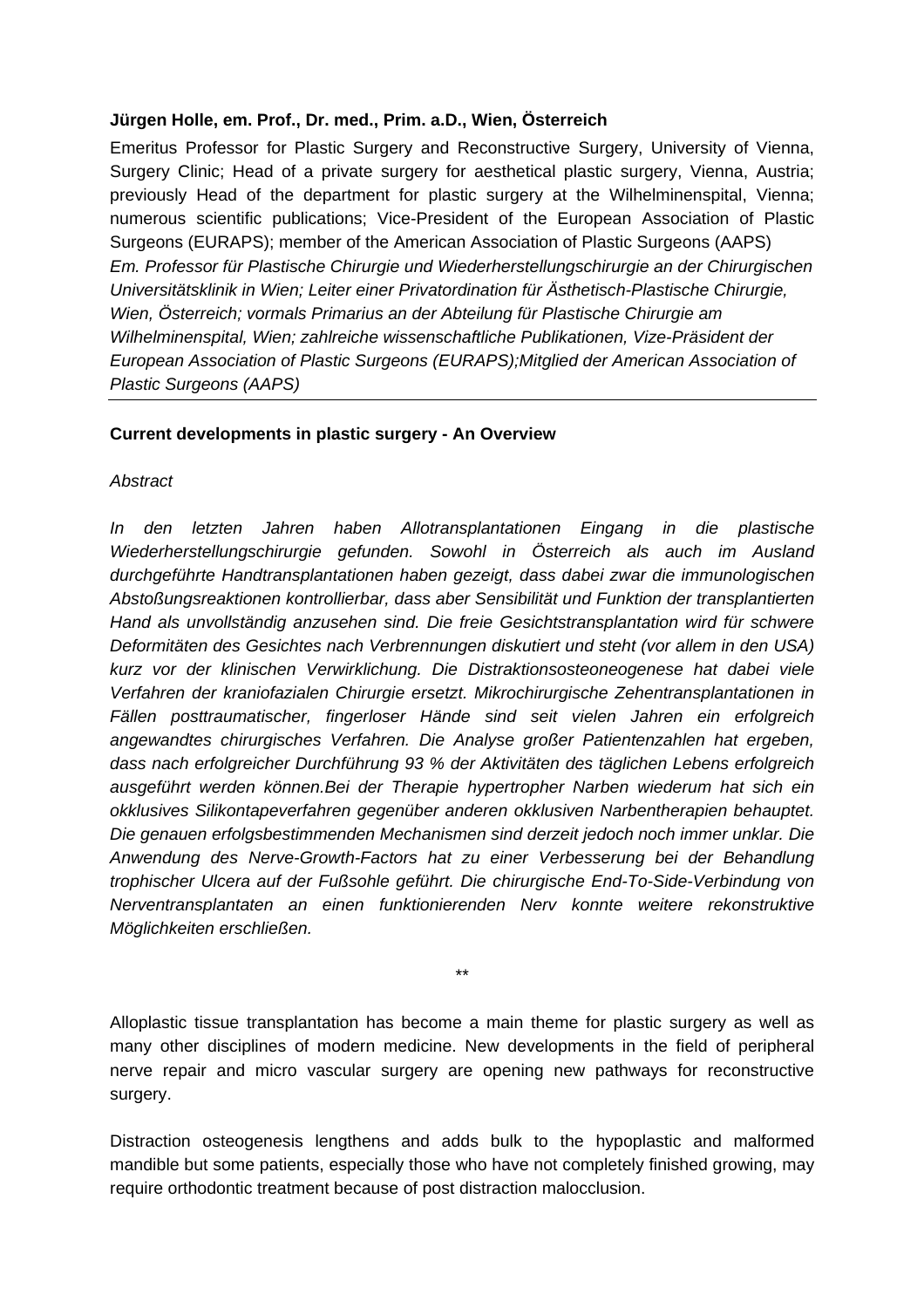After a period of consolidation with the application of a multiplanar distraction device and insertion of an autogenous iliac bone graft, bilateral mandibular distraction can begin. During the later phase of activation, angulating the device and applying anterior interdental elastics moulds the mandibular regenerate. This results in rotating the mandibular body and closing the anterior open bite. This technique should be considered especially in patients with mandibular deficiency and anterior open bite. As pointed out, moulding can be achieved both during active distraction and during the consolidation phase (and perhaps beyond). This intervention may also be used in those cases where the mandibular position is not corrected despite all efforts. The time parameters for successful moulding remain to be defined.

# **Face Transplantation: Where Do We Stand?**

Composite tissue allotransplantation has extended the boundaries of reconstructive surgery to include patients with tissue defects that cannot be adequately treated with techniques using autologous tissues. Some plastic surgeons have suggested that face transplantation might be the next step. Here we look at the current scientific status regarding the prospect of face transplantation, and the reasons why human face transplantation could or could not be performed.

The main surgical concerns are vascular reliability of the facial "flap" harvested from a braindead donor, donor-host tissue discrepancy, and nerve regeneration across the transplanted face. Any compromise in vascularity could lead to large necrosis of the transplanted face. Technical obstacles and uncertainty about the functional and aesthetic results must be carefully weighed up before face transplantation is undertaken. Long-term graft survival would depend upon adequate immunosuppression being continued for an indefinite period of time. Chronic rejection would also be a serious threat to long-term functional outcome.

Face transplantation should be considered as a potential medical solution for a small number of patients with serious physical distortions or functional disabilities, but even in such cases the uncertain benefits are not enough to justify the procedure. No attempt at face transplantation should be considered without more experimental studies and discussions within the plastic surgery community.

#### **Human Hand Allograft: First 6 Months Report**

Hand transplantation is possible, and rejection episodes can be managed, but sensation and functional analysis are not complete.

# **Toe-to-Finger Transfer (TFT) for Post-traumatic Reconstruction of the Fingerless Hand**

Free toe transfers have become widely accepted for reconstruction of a missing thumb. Similarly good results have been reported with the transfer of multiple toes to reconstruct 2 or more fingers, yet many surgeons hesitate to use this procedure.

Six patients were available for follow-up at an average of 45 months. They had a range of motion of 10º at the distal interphalangeal joint, 18° at the proximal interphalangeal joint, and 59° at the metacarpophalangeal joint. All hands had protective sensation. Compared with the grip strength and key pinch strength of the opposite hand, the grip strength of the reconstructed hand was 26% and the key pinch strength was 70%. Patients were able to perform basic activities such as writing, turning pages and picking up small objects, although performance was slow. All patients went back to work and they were able to perform 93% of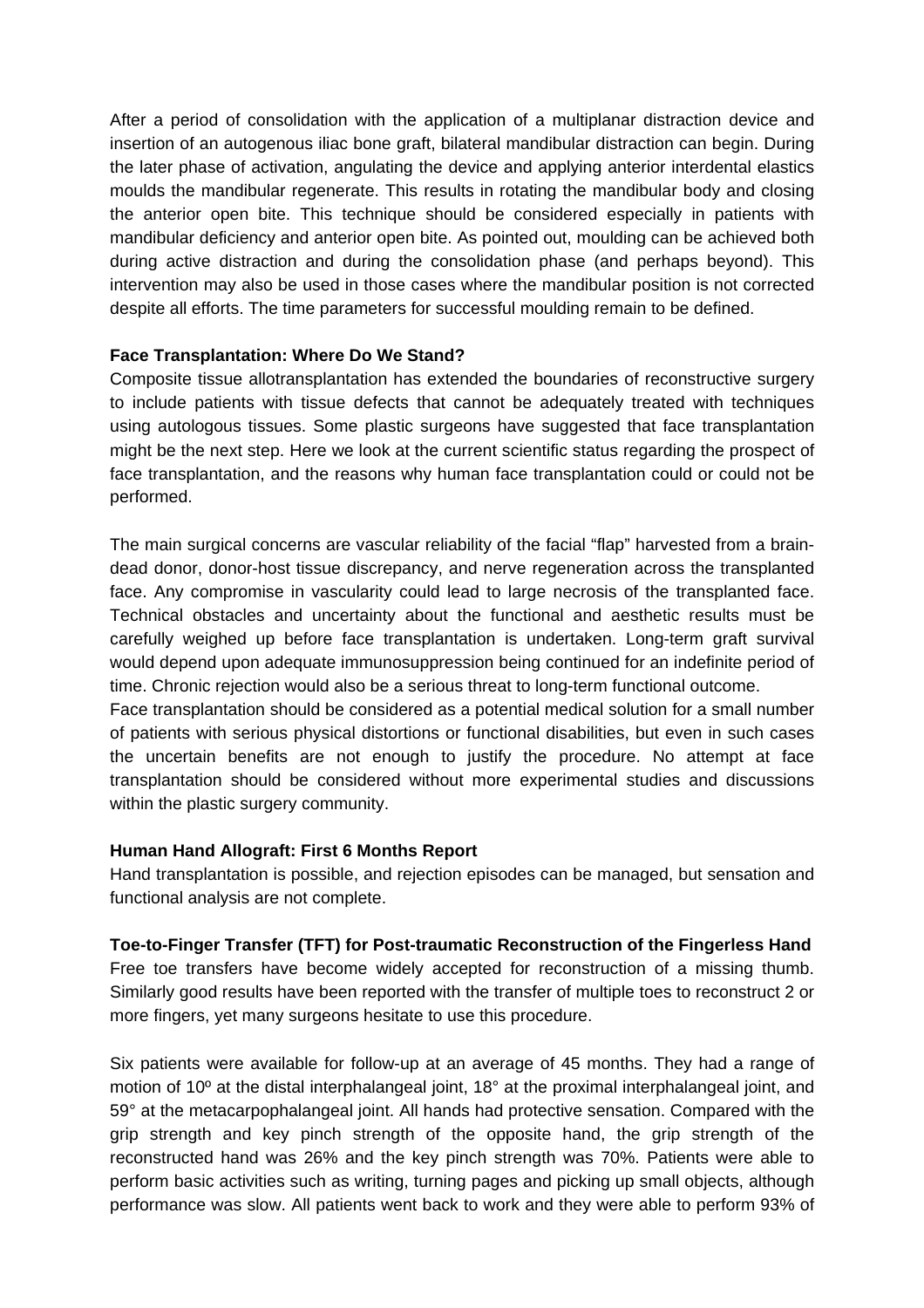daily activities without assistance. They reported only mild hand and foot symptoms, although two thirds were conscious about the appearance of the reconstructed hand. Overall patient satisfaction rates were very high.

This experience supports the use of TFT in reconstruction of fingerless hands. Although functioning is not as good as with normal fingers, the reconstructed hand offers good function, sensation and adaptability. The functional benefits of TFT reconstruction outweigh the cosmetic problems. Patient satisfaction is excellent.

# **Silicone Occlusive Treatment of Hypertrophic Scar**

Silicone gel sheeting is often used to minimise hypertrophic scar formation at sites of healed cutaneous injury. Despite extensive experience with adhesive silicone gel, we know little about how it works on hypertrophic scars.

The epidermis of wounds covered with silicone gel, however, had few vesicles and a more distinct (although irregular) basal lamina, which more closely resembled that found in unwounded skin. The water vapour transmission rates of the silicone gel and Op Site occlusive dressings were similar. Adhesive silicone gel was more effective than other common nonsilicone occlusive dressings in the prevention of hypertrohpic scars secondary to trauma. Exactly how silicone gel exerts this effect remains unknown, but the similar water vapour transmission rates for silicone gel and a nonsilicone dressing effectively rules out scar hydration as its sole mechanism of action. The findings of transmission electron microscopy suggest that epidermal signalling from immature epithelium may be an important cause of hypertrophic scarring.

# **Immediate Hair Transplantation into a Newly Closed Wound to Conceal the Final Scar on the Hair-Bearing Skin**

When a surgical wound is made in hair-bearing skin, the resultant scar creates a linear hairless area. To prevent this appearance, hair minigrafts or micrografts can be inserted into the edges of the wound just after closure. Transplanting hair to a linear wound closure site immediately has the advantages of not requiring a second operation and providing a more favourable site for the hair grafts than can be obtained in a latter procedure. Disadvantages include the possibility of ingrown hairs or cyst formation and longer time required for the wound to gain tensile strength. A closure that is free of tension is essential to obtain a good result with this technique.

# **Topical Treatment of Pressure Ulcers with Nerve Growth Factor**

Pressure ulcers of the foot are a major cause of morbidity in older persons and the most important health care challenge in nursing home residents. A pressure sore dramatically raises the cost of medical and nursing care. Standard management includes local wound care and surgical repair. The topical application of growth factors is a new treatment option.

The topical application of nerve growth factor may be effective in the treatment of patients with severe pressure ulcers of the foot. The combined findings that keratocytes and fibroblasts produce nerve growth factor accelerates wound healing in mouse skin are consistent with the hypothesis that nerve growth factor may have an explicit effect on the epithelium and is implicated in functional activity in wound healing.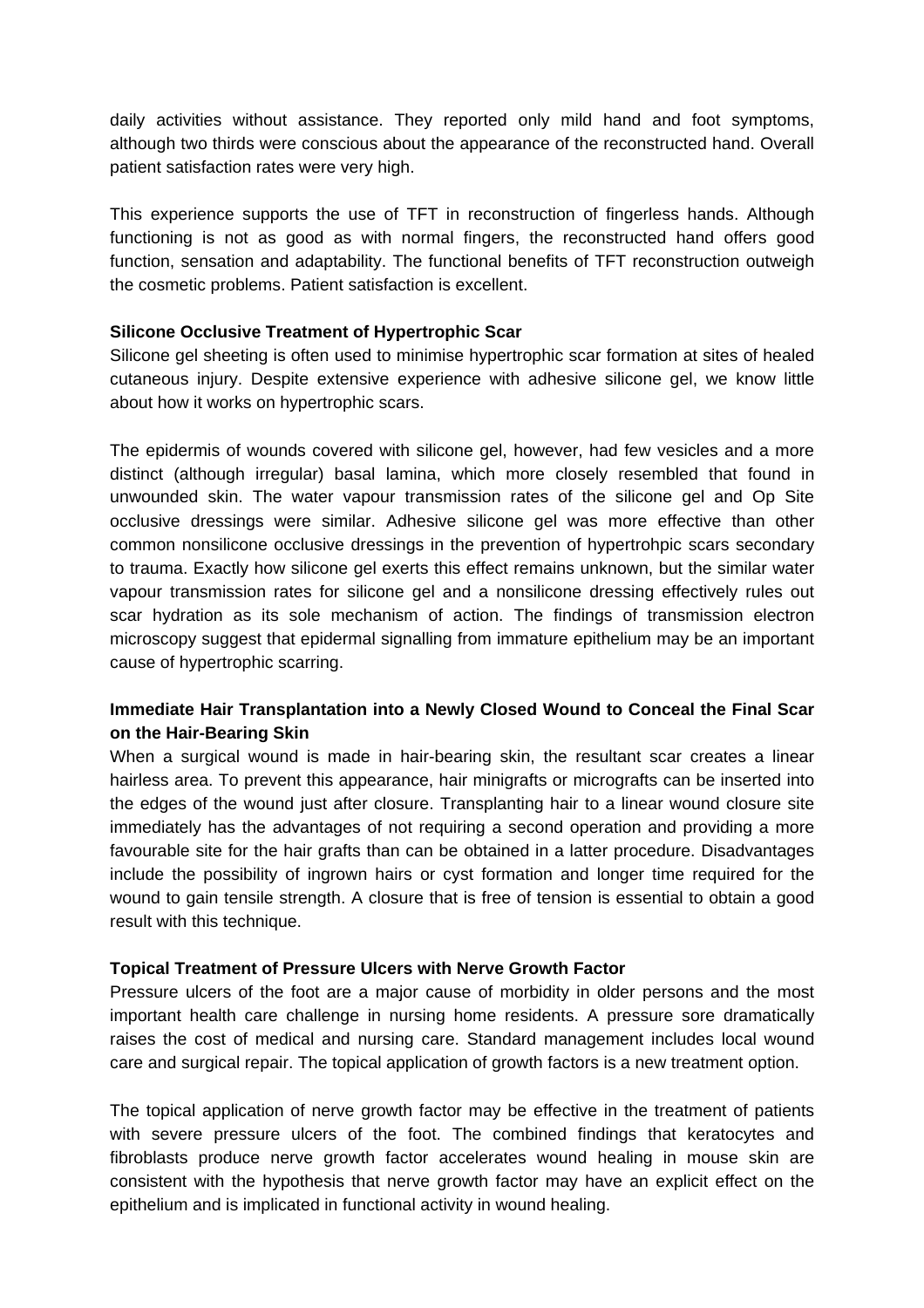# **End-to-Side Neurorrhaphy of Motor Nerves: Reinnervation of Free Muscle Transplants – First Clinical Application**

Surgical reconstruction of the use of long nerve grafts through proximal nerve repair is not often clinically satisfactory. End-to-side suture of the nerve of a free muscle transplant to an uninjured nerve in the area or to a reconstructed nerve may provide a practical solution in some cases, such as avulsion injuries when no proximal nerve stump or nerve transfer is available for direct end-to-side nerve suture or in cases in which it is necessary for the regenerating axons to overcome extremely long distances, and limited functional results are expected.

It appears that good and clinically significant reinnervation of a functional muscle graft can be accomplished through an end-to-side nerve suture. In a comment, Evans noted that the reinnervation of free muscle transfers is a sign of progress that provides several major advantages over end-to-end anastomosis, including the avoidance of any functional loss in the muscle supplied by the donor nerve, avoidance of long nerve grafts, and the possibility of introducing a free muscle where the proximal nerve supply is missed.

# **Silicon Assays in Women With and Without Silicone Gel Breast Implants: A Review**

Background. – Silicone breast implant failures have led to an interest in measuring silicone in blood, serum, breast milk, and tissues. Although there is no method for measuring silicone, electrothermal atomic absorption spectrometry, direct-current plasma emission spectrometry, and inductively coupled plasma atomic emission spectroscopy have been used successfully for measuring the element silicon, which is part of silicone.

Results. – With the above methods, it has been found that silicon levels in plasma, serum, and blood of control women without breast implants range from 10 to 250 ng/ml. Studies of similar silicon levels in women with breast implants have shown variable results compared with those in control women. Although breast milk silicon levels are similar for women with and without breast implants, the average silicon level in shop-bought cow's milk is significantly higher than that in infant formula. Although baseline silicon levels in control patients vary dramatically from study to study, studies in women with silicone gel implants show elevated levels of silicon in the capsules compared with control breast tissue. Silicone bleed rates vary from 100 to 220 mg/y and increases with time as capsule barrier layers lose effectiveness.

Tissue silicon levels are lower for saline implants than for silicone gel implants, but are elevated nonetheless. A connection between silicon levels and connective tissue disease has not been established. Silicon levels in hemodialysis patients are 15 to 20 times the level in normal individuals and appear to be linked to diet. Because silicon is the second most abundant element on earth and can be inhaled as silica, considerable variation in assay results among individuals is expected. Silicon is an important component of connective tissue, bone formation, and calcification. Although its levels in tissue are known to decline with age, elevated levels of silicone have been found in the brain of patients with Alzheimer's disease.